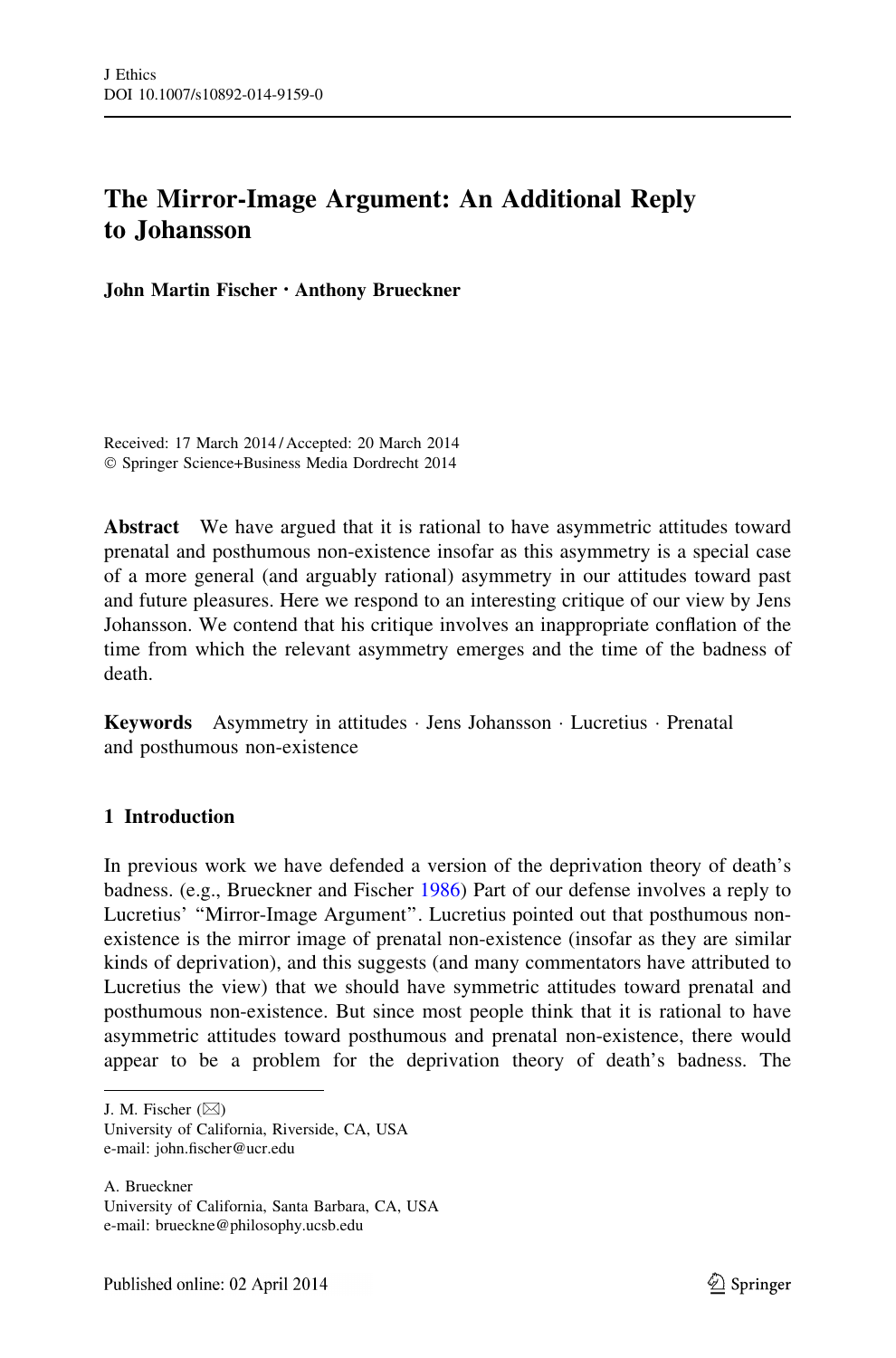deprivation theory needs an account of why it is rational to have one set of attitudes toward the one deprivation (involved in posthumous non-existence) and another set of attitudes toward the other deprivation (involved in prenatal non-existence).

We have argued that, whereas posthumous and prenatal non-existence are mirrorimage deprivations, it does not follow that it would be rational to have similar attitudes toward these two periods. (e.g., Brueckner and Fischer [1986](#page-5-0)) The symmetry in deprivations does not entail or force on us a symmetry in rationality of attitudes. Indeed, we have argued that it would be rational to have asymmetric attitudes toward these periods. More specifically, we have argued that the asymmetry in the attitudes in question is a special case of a more general asymmetry in attitudes toward past and future pleasures—an asymmetry that is, arguably at least, rational. (Fischer [2006;](#page-5-0) Fischer and Brueckner [2012](#page-5-0), [2014a\)](#page-5-0).

Jens Johansson criticizes aspects of our approach to defending the deprivation theory against worries stemming from the Mirror-Image Argument in Johansson [\(2013](#page-5-0), [2014\)](#page-5-0). Although we replied to part of Johansson's critique in Fischer and Brueckner [\(2014b](#page-5-0)), we think that it might be helpful to provide a further response here, addressing an aspect of Johansson  $(2014)$  to which we did not previously respond.

#### 2 Johansson's Critique

In Fischer and Brueckner [\(2014a\)](#page-5-0), we contend that a certain objection raised by Johansson to our view involved an illicit shift in temporal perspectives. This contention prompted Johansson to distinguish two versions of our key principle  $BF^*(dd)^*$  (Johansson [2014](#page-5-0)). He argues that there is no illicit shift in temporal perspectives with respect to the first version, and whereas there might be such a shift in the second, this version is independently implausible. Let us focus on this second version of the principle (and Johansson's analysis of it).

The principle we suggested (Fischer and Brueckner [2014a](#page-5-0), 4) is:

 $BF*(dd)^*$ : When death is bad for an individual X, it is bad for X because it is rational for X to care about having pleasant experiences after t (where t is the time of his death), and his death deprives him of having pleasant experiences after t (whereas prenatal non-existence is not bad for a person because, even though it deprives him of having had pleasant experiences before t\* [where t\* is the time at which he came into existence], it is not rational for him to care about having had pleasant experiences before t\*).

Johansson writes that our (Fischer and Brueckner [2014a\)](#page-5-0) reply to him suggests that what we had in mind can be captured as follows:

 $BF^*(dd)^*(B)$ : When death is bad *at certain times* for an individual X—times at which X is alive–it is bad for X at those times because it is rational for X, from the perspective of those times, to care about having pleasant experiences after t (where t is the time of his death), and his death deprives him of having pleasant experiences after t (whereas prenatal non-existence is not bad for a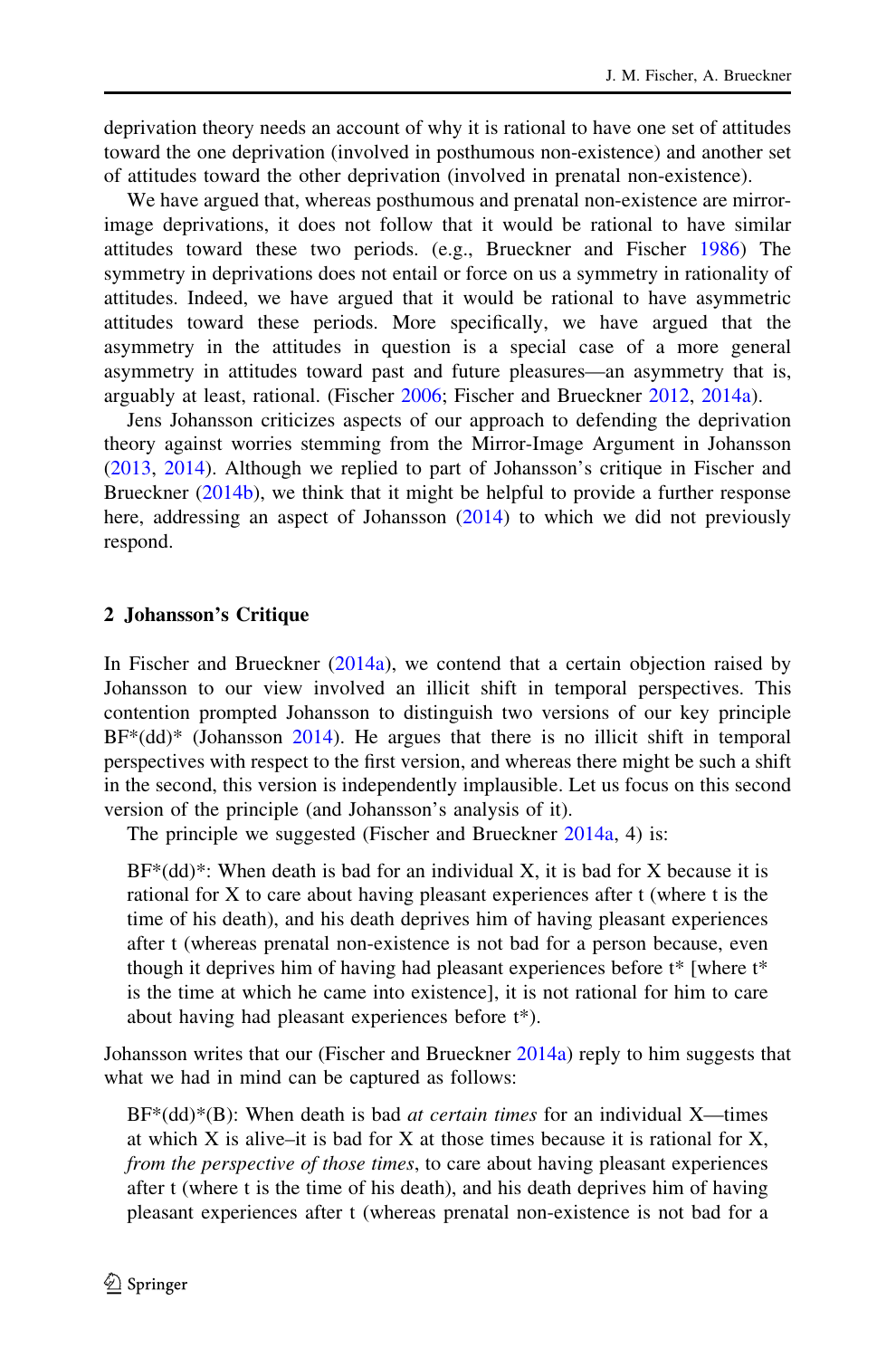person at those times because, even though it deprives him of having had pleasant experiences before t\* [where t\* is the time at which he came into existence], it is not rational for him, from the perspective of those times, to care about having had pleasant experiences before t\*). (Johansson [2014,](#page-5-0) 16)

Johansson, however, does not think well of  $BF^*(dd)^*(B)$ :

Actually, it was for reasons of charity that I did not interpret  $BF^*(dd)^*$  as  $BF*(dd)*(B)$ . For the claim that my death is bad for me at a certain time seems to be tantamount to—or at the very least to entail—the claim that I am worse off at that time than I would have been if my death had not occurred. And earlier in my discussion of Brueckner and Fischer's approach—before I turned to the principles that the authors bring up in their reply to me—I had already considered various other construals of it, one of which was precisely a view of this sort (Johansson [2013](#page-5-0), 58–59). More exactly, I discussed a view which appeals to time-relative value for people and which implies the thesis that my well-being level at a certain time partly depends on what happens at *later* times … Like many others before me…, I argued that that thesis is implausible (Johansson [2014,](#page-5-0) 16).

He had argued (for instance) as follows:

Imagine that your life and mine have so far been exactly similar in their intrinsic features, but that you, unlike me are going to have pleasant experiences in the future. Perhaps it would be reasonable for me to be envious; but surely it would be completely unreasonable for me to be envious about the life you have had until now. (That would be like being envious about your kitchen even though I posses an exactly similar kitchen myself). The best explanation of this seems to be that we have been equally well off until now, despite our different futures (Johansson [2013](#page-5-0), 59).

In Johansson  $(2014, 17)$  $(2014, 17)$  he writes:

Since  $(BF^*(dd)^*(B))$ , too, seems to imply the thesis in question—by implying that I would have been better off now than I would have been if it were not for my future death—it strikes me as an unpromising view. In any case, If Brueckner and Fischer want to defend  $BF*(dd)*(B)$ , it seems that they would have to address such arguments against the thesis—or, alternatively, show that I am wrong in supposing that the thesis follows from  $BF^*(dd)^*(B)$ . (Of course, I am not saying that this cannot possibly be done, but that it should be done).

## 3 Reply to Johansson

We wish to take Johansson up on his challenge. But he crucially omits a possibility. That is, he supposes that we would either have to address the arguments against the thesis in question (to the effect that an individual's well-being level at a certain time partly depends on what happens at *later* times) or show that this thesis does not follow from BF\*(dd\*)B. Johansson fails to consider the possibility that our view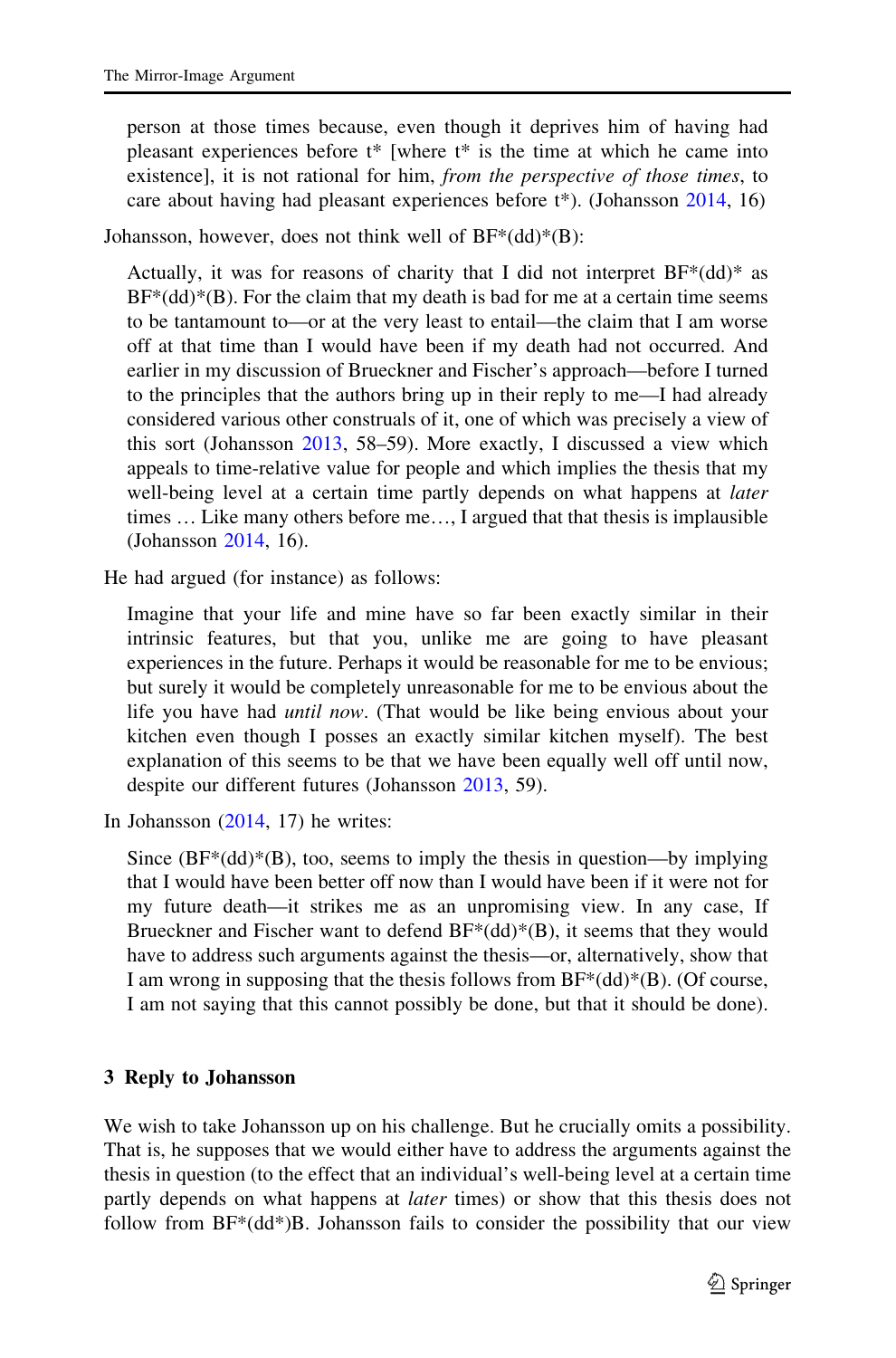does not imply BF\*(dd)\*B. Here we shall argue that Johansson's attribution to us of BF\*(dd)\*B rests on a mistake. Further, we shall suggest a different interpretation of BF\*(dd)\* that avoids the problems involved with the thesis under consideration. (We take no stand on the thesis).

To understand the mistake we shall attribute to Johansson, it is helpful to return to the sorts of Parfit-style examples that help to motivate our approach to replying to the Mirror-Image Argument:

Imagine that you are in some hospital to test a drug. The drug induces intense pleasure for an hour followed by amnesia. You awaken and ask the nurse about your situation. She says that either you tried the drug yesterday (and had an hour of pleasure) or you will try the drug tomorrow (and will have an hour of pleasure). While she checks on your status, it is clear that you prefer to have the pleasure tomorrow (Brueckner and Fischer [1986](#page-5-0), p. 227).

In Brueckner and Fischer [\(1986\)](#page-5-0) we emphasized that the sort of preference elicited in such an example (and similar examples) emerges *only* from a *specific temporal* perspective. In Fischer and Brueckner ([2014a](#page-5-0)) we developed the point as follows:

The use of temporal indexicals, such as ''yesterday'' and ''tomorrow'' indicates that we are here operating within a temporally situated perspective, and the preference for pleasure tomorrow only emerges from such a perspective. Given that you are situated within time (now), you prefer the pleasure tomorrow. Even given a choice of ten hours of pleasure yesterday followed by amnesia or one hour of pleasure tomorrow followed by amnesia, you would presumably prefer the one hour of pleasure tomorrow. But it is obvious that this sort of preference would disappear, if one were not situated in time at a particular time. That is, if one steps back from any given location in time and asks about which life one would prefer, (say) one with an hour of pleasure on a certain date or ten hours of similar pleasure on a later date (holding everything else fixed), one would presumably choose the life with more pleasure. Similarly, from a non-localized temporal perspective, one would presumably be indifferent between an hour of pleasure on a given Monday and a similar hour of pleasure on a given Wednesday (the pleasures to be followed by amnesia, and holding everything else fixed). So one's preferences will depend crucially on whether one has a localized perspective within time or not... (Fischer and Brueckner [2014a](#page-5-0), p. 3).

In responding to Johansson, it is important to distinguish two claims: first, that the asymmetric attitudes in question emerge (only) from a specific temporal perspective, and second, that goodness and badness are time-relative in a sense that implies that (for example) the badness of death takes place at a time when the individual in question is still alive. We contend that we are only committed to the first, and not also the second claim. Johansson appears to think that the first claim entails the second, but we do not see why this would be so. It is one thing to claim that a certain pattern of attitudes would emerge from a specific temporal perspective; more specifically, it is one thing to suppose that relative to a particular time, one would care about having pleasant experiences after that time (and not care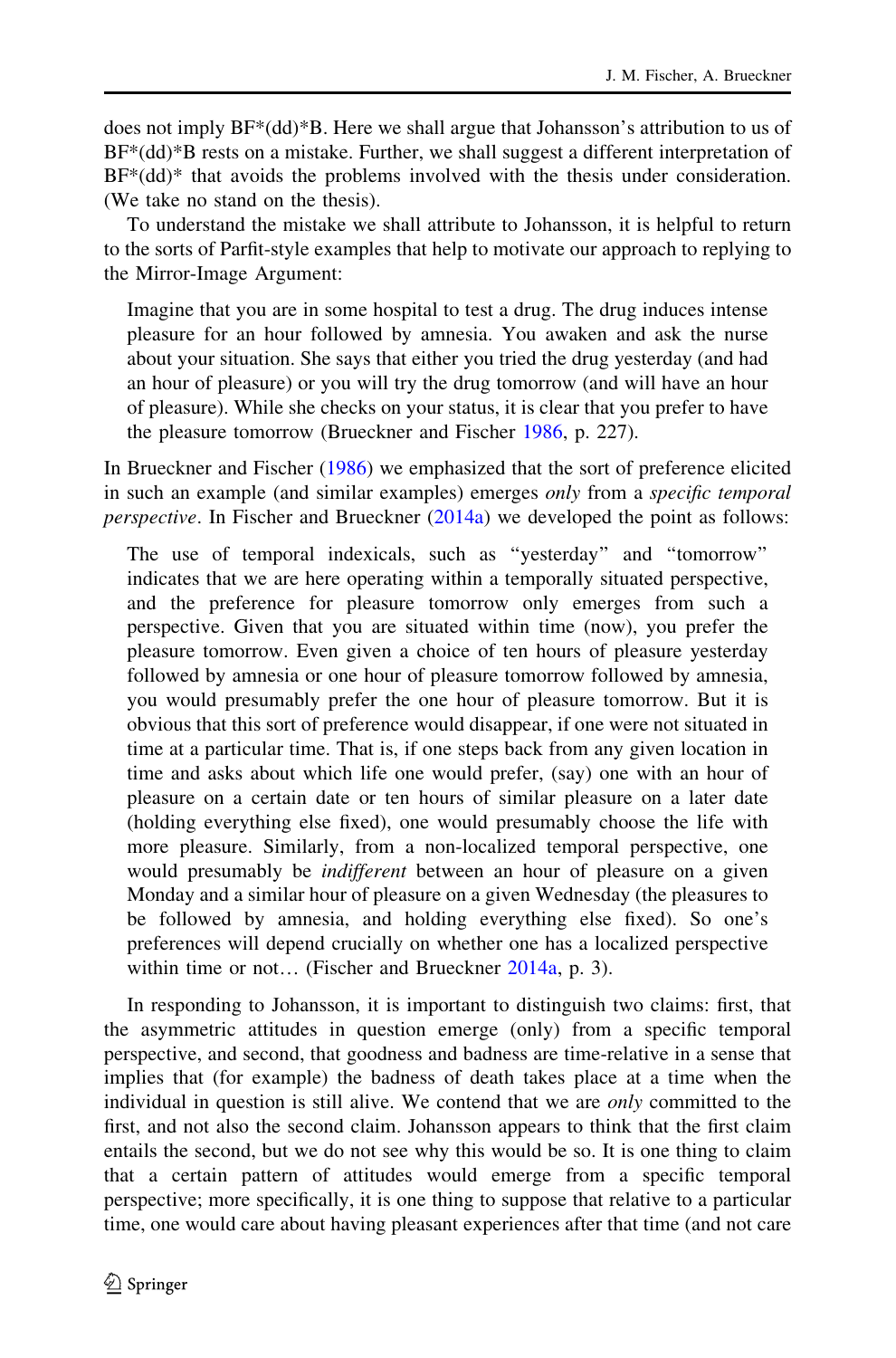about having pleasant experiences prior to that time, given that all the experiences in question would be followed immediately by amnesia, as in the Parfit-style thought experiments). But it is quite another thing to claim that the goodness or badness associated with various states of affairs take place at certain specific times (in particular, the time relative to which the pattern of cares emerges). Johansson appears to make the mistake of either failing to distinguish the first sort of claim from the second or presupposing (inappropriately, in our view) that the first entails the second.

Clearly, one could hold that the asymmetric pattern of cares emerges only from a certain specific temporal perspective while also holding a wide variety of different positions about when the badness of death occurs. Indeed, Fischer has explicitly argued (contrary to the position Johansson ascribes to Fischer and Brueckner) that the badness of death takes place *after* the individual has died (Fischer [1997](#page-5-0)). It seems obvious that it is an error to run together (in the various ways indicated above) the time at which the relevant attitudes emerge and the time of the badness of death.

We can drive our point home by considering a case involving pain. Suppose that an individual now fears the pain that he will experience tomorrow during his anticipated operation. A straightforward interpretation of this scenario is that he is now experiencing attitudes regarding a bad that will take place tomorrow; that is, he is experiencing attitudes regarding a bad at a different time than the time at which the badness will take place. It would seem absurd to claim either that the badness of the pain of the operation occurs now (because this is the time at which the relevant attitudes emerge) or that the attitudes will emerge tomorrow (because this is the time of the badness of the pain). Thus, it is in general mistaken to run together the time at which relevant attitudes emerge and the time of the badness those attitudes are about. The case of death does not appear to be any different in this respect.

With the distinction between the time of the attitudes and the time of the badness firmly in mind, we can revise our principle so that it more accurately reflects our view:

 $BF^*(dd)^*(D)$ : When death is bad for an individual X, it is bad for X because it is rational for X, from the perspective of certain times during his life, to care about having pleasant experiences after t (where t is the time of his death), and his death deprives him of having pleasant experiences after t (whereas prenatal non-existence is not bad for a person because, even though it deprives him of having had pleasant experiences before t\* [where t\* is the time at which he came into existence], it is not rational for him, from the perspective of those times during his life, to care about having had pleasant experiences before  $t^*$ ).

<sup>&</sup>lt;sup>1</sup> We here use "BF\*(dd)\*D" because we employed "BF\*(dd)\*C" to present a fully counterfactualized version of the principle in Fischer and Brueckner [\(2014b](#page-5-0), 20).